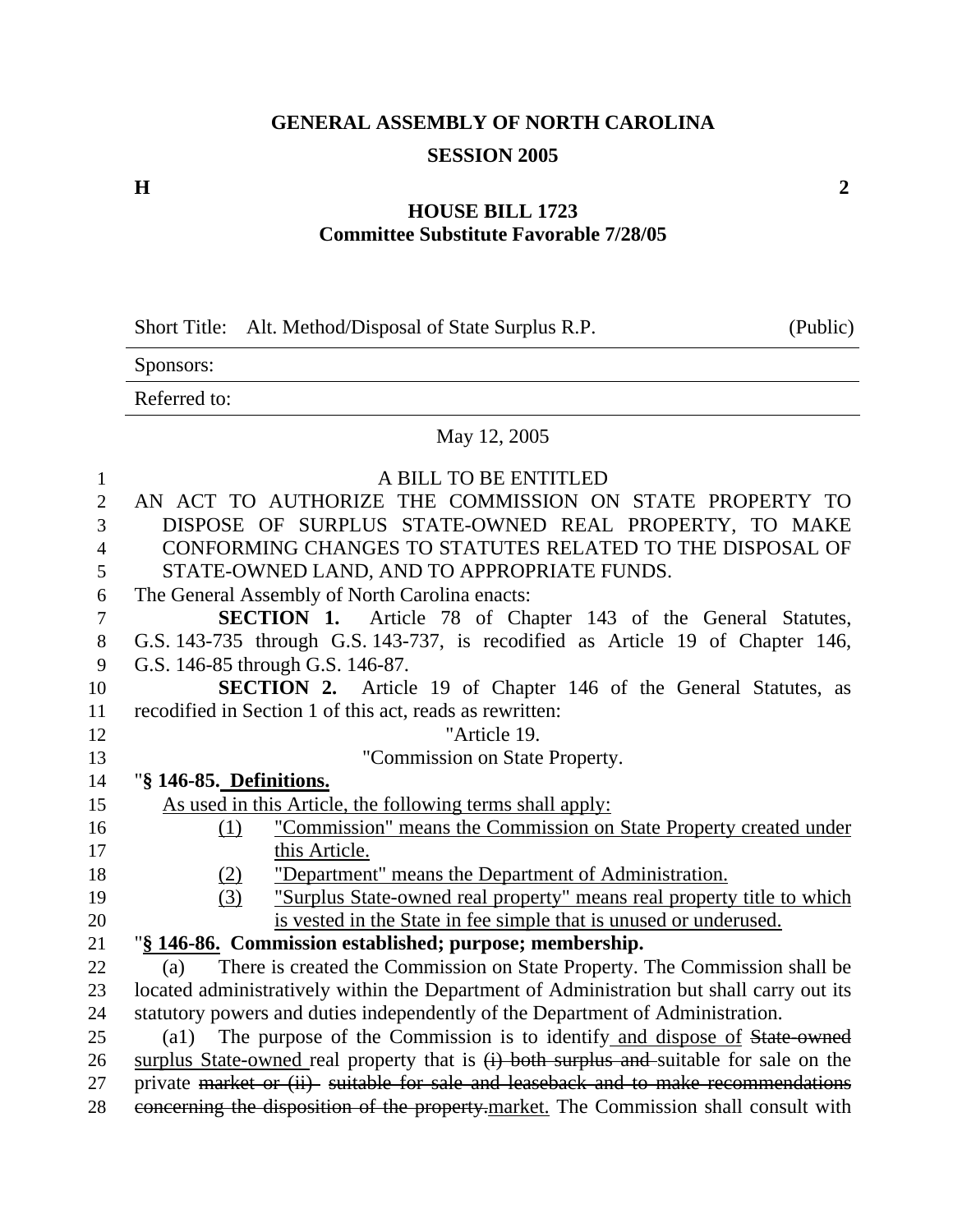1 real estate salespersons and salespersons, real estate brokers, real estate appraisers, and 2 other knowledgeable persons in determining its recommendations.

- 3 (b) The Commission shall consist of 16 members appointed as follows:
- 
- 4 (1) Eight members shall be appointed by the General Assembly upon the 5 recommendation of the Speaker of the House of Representatives, 6 including one of whom shall be designated as cochair.
- 
- 7 (2) Eight members appointed by the General Assembly upon the 8 recommendation of the President Pro Tempore of the Senate, including 9 one member who shall be designated as cochair.

10 The members appointed to the Commission shall be chosen from among individuals 11 who have the ability and commitment to promote and fulfill the purposes of the 12 Commission, including individuals who have expertise in the fields of real estate, 13 property development, and other related fields. The appointing authorities shall each 14 consider appointing at least one real estate salesperson or broker and one real estate 15 appraiser to the Commission.

16 No member of the Commission may be a member of the Senate or of the House of 17 Representatives. No member or a person of the member's immediate family or business 18 with which the member is associated shall be involved in or benefit from any sale of 19 State-owned property under this Article.

20 (c) The terms of four of the initial members appointed pursuant to subdivision 21 (b)(1) of this section and four of the initial members appointed pursuant to subdivision 22 (b)(2) of this section shall be for one year. The terms of the remainder of the initial 23 members shall be for two years. Subsequent terms of all members shall be for two 24 years.

25 Initial terms shall commence on August 15, 2004.

26 (d) The Commission shall meet at least once a quarter and may meet at other 27 times upon the call of the cochairs. A majority of the members of the Commission shall 28 constitute a quorum for the transaction of business. The affirmative vote of a majority of 29 the members present at meetings of the Commission shall be necessary for action to be 30 taken by the Commission.

31 (e) The Commission cochairs may establish subcommittees for the purpose of 32 making special studies pursuant to its duties and may appoint non-Commission 33 members to serve on each subcommittee as resource persons. Resource persons shall be 34 voting members of the subcommittee and shall receive subsistence and travel expenses 35 in accordance with G.S. 138-5 and G.S. 138-6.

36 (f) The Notwithstanding G.S. 146-67, the Commission shall hire its professional 37 and clerical staff.

 $38$  (g) The Commission shall adopt rules for the administration of this Article, 39 including rules regarding the participation of real estate salespersons and real estate 40 brokers.

### 41 "**§ 146-87. Duties Powers and duties of the Commission.**

- 42 (a) The Commission on State Property shall: shall have the authority to:
- 
- 43 (1) Adopt rules for the administration of this Article, including rules
- 44 regarding the participation of real estate salespersons and real estate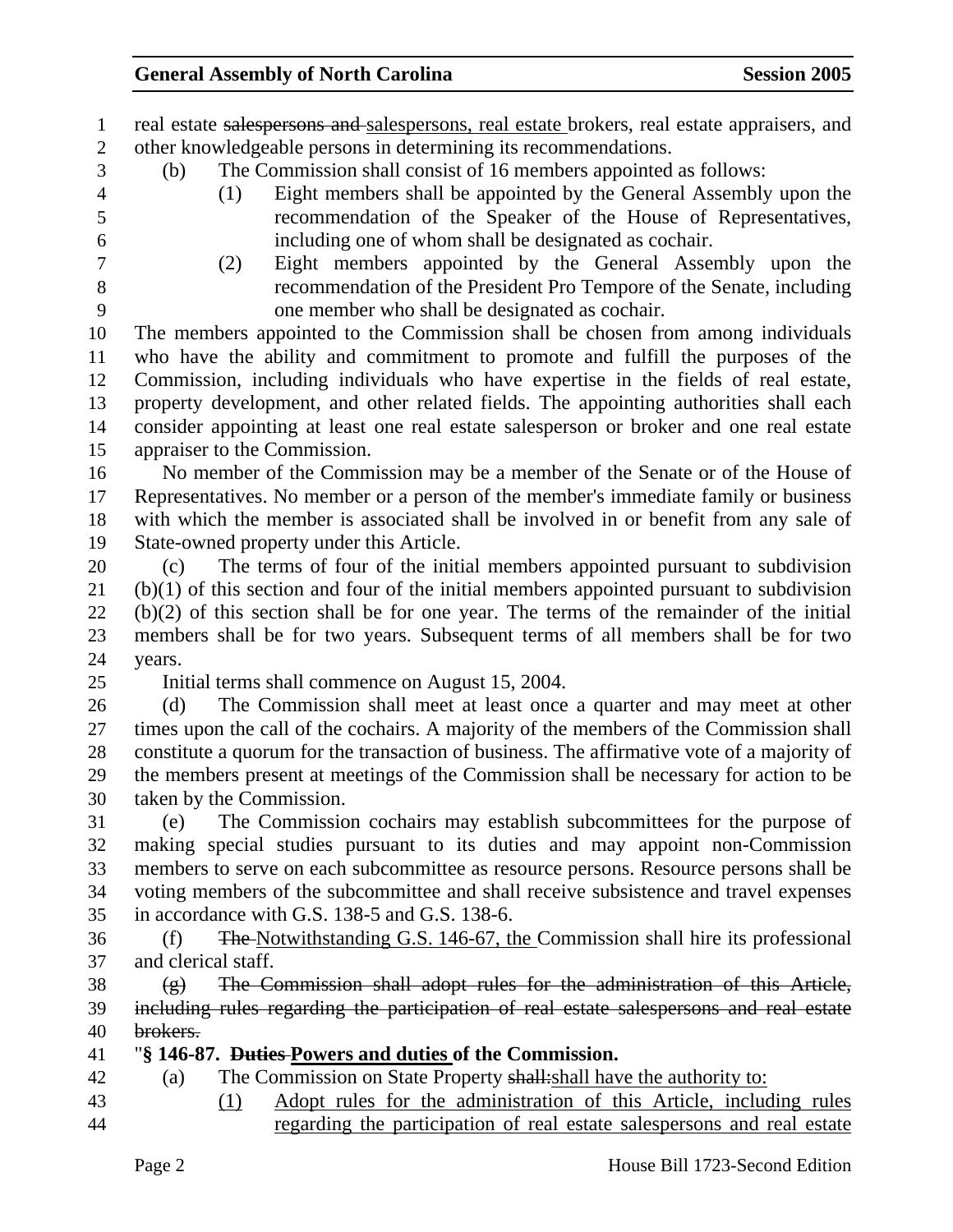| $\mathbf{1}$     |            | brokers as well as issues related to dual agency and buyer's agents, a                              |
|------------------|------------|-----------------------------------------------------------------------------------------------------|
| $\mathbf{2}$     |            | process for determining when State-owned real property is surplus, a                                |
| 3                |            | process for submitting proposals to the Department of Administration                                |
| $\overline{4}$   |            | as required in G.S. 146-88(a), and a mechanism for consulting with the                              |
| 5                |            | State agencies regarding properties that have been identified as surplus                            |
| 6                |            | and suitable for sale.                                                                              |
| $\boldsymbol{7}$ | (2)        | Enter into contracts for services that are necessary to implement its                               |
| 8                |            | responsibility for disposing of surplus State-owned real property. The                              |
| 9                |            | services may include appraisals, building inspections, environmental                                |
| 10               |            | assessments, property surveying, and listing contracts.                                             |
| 11               |            | $\left(\frac{1}{3}\right)$ Adopt guidelines to ensure the participation of real estate salespersons |
| 12               |            | and real estate brokers in its work and to encourage real estate                                    |
| 13               |            | salespersons and real estate brokers to examine the State's real                                    |
| 14               |            | property inventory to ascertain which and to provide information to the                             |
| 15               |            | Commission regarding which properties are either surplus may                                        |
| 16               |            | constitute surplus State-owned real property and arethat is suitable for                            |
| 17               |            | sale or are suitable for sale and leaseback.sale.                                                   |
| 18               |            | $\left(\frac{2}{4}\right)$ Notify each North Carolina licensed real estate salesperson and real     |
| 19               |            | estate broker in the State that the Commission will consider                                        |
| 20               |            | recommendations from real estate salespersons and brokers on State on                               |
| 21               |            | surplus State-owned real property that is suitable for sale or sale and                             |
| 22               |            | leaseback.sale.                                                                                     |
| 23               |            | $\left(\frac{3}{5}\right)$ Consider recommendations from real estate salespersons and brokers       |
| 24               |            | and the general public. Notwithstanding any other provision of this                                 |
| 25               |            | Article, no real estate salesperson or broker may recommend more                                    |
| 26               |            | than five properties.                                                                               |
| 27               |            | $\left(\frac{4}{6}\right)$ Develop and make recommendations to the Department of                    |
| 28               |            | Administration, the Governor, and the Joint Legislative Commission                                  |
| 29               |            | on Governmental Operations on State surplus State-owned real                                        |
| 30               |            | property that is (i) both surplus and suitable for sale or (ii) suitable for                        |
| 31               |            | sale and leaseback and report its recommendations to the Department                                 |
| 32               |            | of Administration, the Governor, and the Joint Legislative                                          |
| 33               |            | Commission on Governmental Operations. sale.                                                        |
| 34               | <u>(7)</u> | Employ legal counsel and clerical and technical assistance and fix the                              |
| 35               |            | compensation therefor and incur other necessary expenses in the                                     |
| 36               |            | performance of its duties and as may be necessary to carry out the                                  |
| 37               |            | powers herein conferred.                                                                            |
| 38               | (b)        | All State agencies shall provide any and all information requested by the                           |
| 39               |            | Commission that is related to the actual or potential use of the real property by the               |
| 40               |            | agency in order that the Commission has accurate, complete, and timely information                  |
| 41               |            | with which to develop the recommendations authorized under this section.                            |
| 42               |            | "§ 146-88. Recommendations to Department; disposition of property.                                  |
| 43               | (a)        | Within three business days' receipt of a specific proposal for certain identified                   |
| 44               |            | State-owned real property, the Commission shall notify the Department of                            |
|                  |            |                                                                                                     |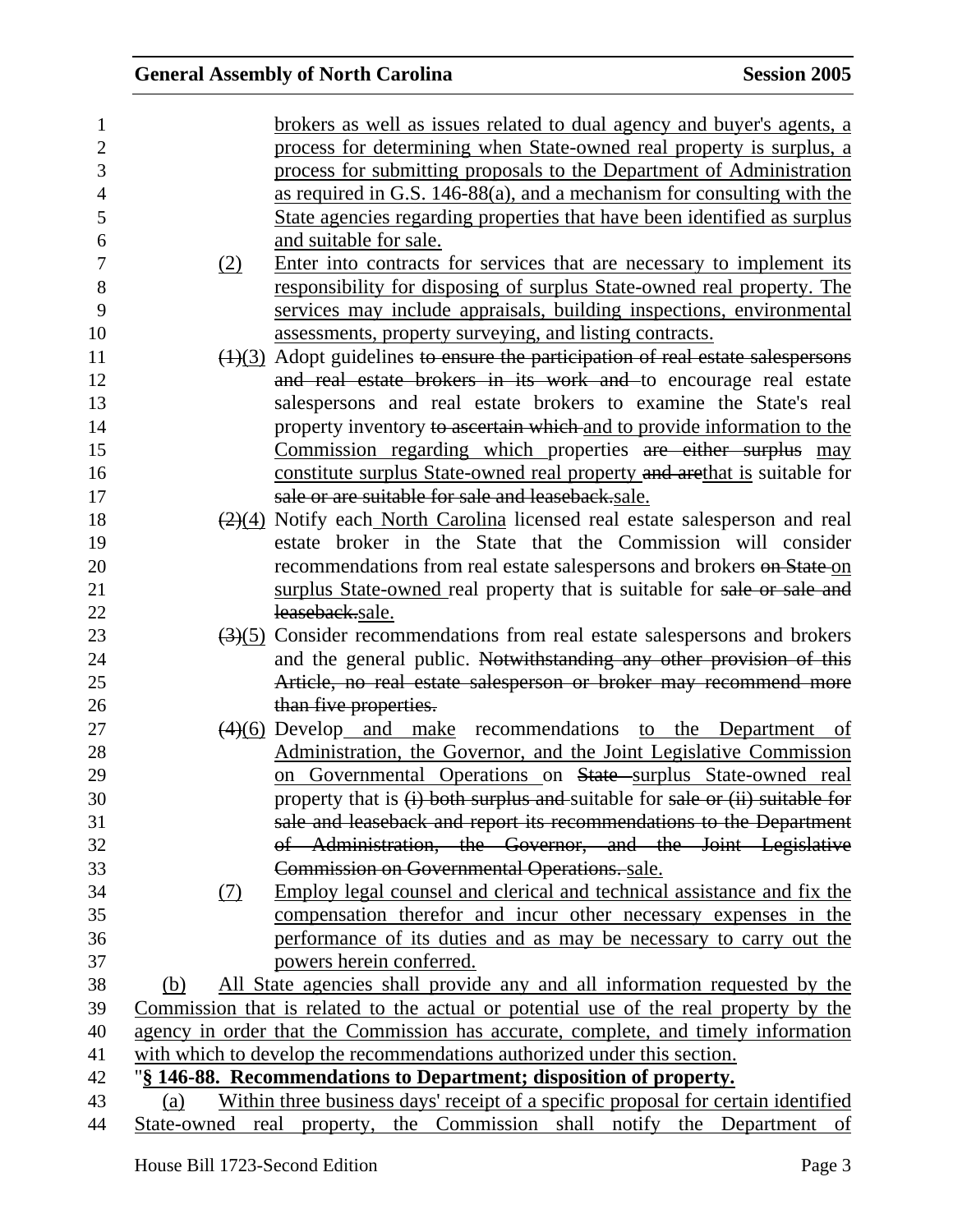1 Administration regarding the proposal. The Department of Administration shall 2 determine whether, as of the date of the Commission's first meeting regarding that 3 property, the Department had already been engaged in disposing of the same property. 4 If the Department determines that is it already engaged in disposing of the same 5 property that is the subject of the Commission's proposal, the Department shall inform 6 the Commission within three days' receipt of the Commission's notification, and the 7 Commission shall not pursue the transaction. If the Department is not already engaged 8 in disposing of the same property that is the subject of the Commission's proposal, the 9 Department shall consider the recommendations of the Commission on State Property 10 Commission's proposal and shall provide an advisory respond to them response to the 11 Commission within 6030 days of after receiving them. the proposal. In its advisory 12 response, the Department shall either concur with the recommendations 13 recommendation, or set out the reasons it does not concur with them.the 14 recommendation. 15 As used in this subsection, the phrase "already engaged in disposing of the same 16 property" means that the Department of Administration has actively undertaken a 17 review of the specific State property that is the subject of the Commission's proposal, 18 has contacted or begun negotiations with the State agency to which the property is 19 allocated, and has begun negotiations with sales agents or brokers. 20 (b) If the Department concurs that the property shall be sold or sold and leased 21 back, the process for proceeding with the sale or sale and leaseback shall be the same as 22 for other sales of State property. 23 (c) If the Department does not concur, the After receipt and consideration of the 24 Department's response under subsection (a) of this section, the Commission shall 25 determine whether to proceed with the transaction. If the Commission determines that 26 the transaction is in the best interest of the State, it shall undertake to dispose of the 27 property, subject to the provisions of this Article. recommend the sale of the property or 28 the sale and leaseback of the property to the Governor and the Council of State. If the 29 Governor and the Council of State approve the sale, the Department of Administration 30 shall complete the transaction. If an agreement of sale is reached, the proposed 31 transaction shall then be submitted to the Governor and Council of State for their 32 approval or disapproval. Every conveyance in fee of land made under this Article shall 33 be made and executed according to the requirements of G.S. 146-74 through 34 G.S. 146-78. If the proposed disposition is a sale of surplus State-owned real property 35 with an appraised value of at least twenty-five thousand dollars (\$25,000), the sale shall 36 not be made until after the Commission consults with the Joint Legislative Commission 37 on Governmental Operations. 38 (d) In the instance of a proposed If the Commission undertakes to sale or salesell 39 and leaseback that is undertaken pursuant to this section, the Department the property, 40 the Commission shall enter into an exclusive a contract with the real estate salesperson 41 or broker who recommended the sale or leaseback of the property-sale of the property. 42 The contract shall specify that the real estate broker has been retained to obtain an offer 43 that is acceptable to the Department-Commission to sell or sell and leaseback the 44 property. In the event the property was recommended by more than one real estate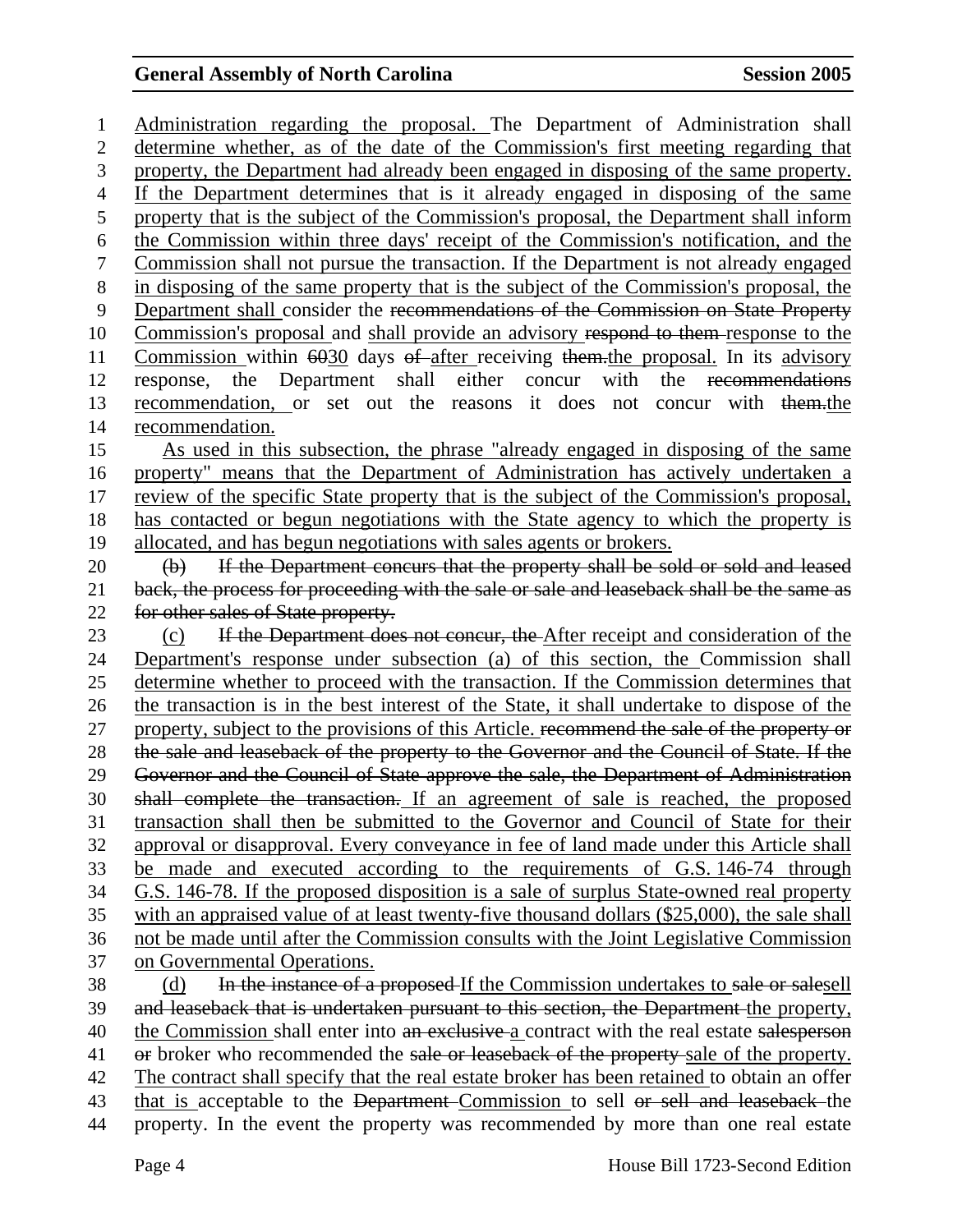| $\mathbf{1}$   | salesperson or broker, the Commission shall allocate the marketing responsibilities of |                                                                                            |  |  |
|----------------|----------------------------------------------------------------------------------------|--------------------------------------------------------------------------------------------|--|--|
| $\overline{2}$ | the salespersons or brokers recommending the property and determine the allocation of  |                                                                                            |  |  |
| 3              | the brokerage fees.                                                                    |                                                                                            |  |  |
| $\overline{4}$ | (e)                                                                                    | A contract with any real estate salesperson or broker under this Article shall             |  |  |
| 5              |                                                                                        | not exceed six months in duration and shall include the conditions for receipt of          |  |  |
| 6              |                                                                                        | brokerage fees set forth in G.S. 143-737 as provided in G.S. 146-89. After the             |  |  |
| $\tau$         |                                                                                        | expiration of the exclusive contract, the Commission shall sell the property shall be      |  |  |
| 8              |                                                                                        | sold or sold and leased back in the same manner as other real property of the State.under  |  |  |
| 9              | Article 7 of this Chapter.                                                             |                                                                                            |  |  |
| 10             | (f)                                                                                    | Notwithstanding any other provision of this Article, no real estate salesperson            |  |  |
| 11             |                                                                                        | or real estate broker may recommend more than five properties.                             |  |  |
| 12             | "§ 146-89. Brokerage fees.                                                             |                                                                                            |  |  |
| 13             |                                                                                        | Notwithstanding any other provision of Chapter 146 of the General Statutes, this           |  |  |
| 14             |                                                                                        | Chapter, a real estate salesperson or broker responsible for making a recommendation       |  |  |
| 15             |                                                                                        | for the sale or leaseback of State property that has been adopted by the Commission and    |  |  |
| 16             |                                                                                        | recommended to the Department pursuant to G.S. 143-736 approved by the Council of          |  |  |
| 17             |                                                                                        | State shall be entitled to brokerage fees only if all of the following conditions are met: |  |  |
| 18             | (1)                                                                                    | The real estate salesperson or broker is licensed by the North Carolina                    |  |  |
| 19             |                                                                                        | Real Estate Commission.                                                                    |  |  |
| 20             | (2)                                                                                    | The transaction eloses-closes pursuant to a written contract negotiated                    |  |  |
| 21             |                                                                                        | by the real estate broker.                                                                 |  |  |
| 22             | (3)                                                                                    | The brokerage fees do not exceed those customary in the industry and                       |  |  |
| 23             |                                                                                        | are consistent with rules adopted by the Commission.                                       |  |  |
| 24             |                                                                                        | "§ 146-90. Distribution of proceeds.                                                       |  |  |
| 25             | (a)                                                                                    | The net proceeds from any disposition of real property made by the                         |  |  |
| 26             |                                                                                        | Commission under this Article, or by the Department as the result of a recommendation      |  |  |
| 27             |                                                                                        | by the Commission under this Article, shall be made as follows:                            |  |  |
| 28             | (1)                                                                                    | According to the provisions of any trust or other instrument of title                      |  |  |
| 29             |                                                                                        | whereby title to such real property was heretofore acquired or is                          |  |  |
| 30             |                                                                                        | hereafter acquired.                                                                        |  |  |
| 31             | <u>(2)</u>                                                                             | As provided by any other act of the General Assembly.                                      |  |  |
| 32             | (3)                                                                                    | As provided in G.S. $146-30(d)$ .                                                          |  |  |
| 33             | (4)                                                                                    | The net proceeds shall be deposited with the State Treasurer.                              |  |  |
| 34             | (b)                                                                                    | For the purposes of this Article, the term "net proceeds" means the gross                  |  |  |
| 35             |                                                                                        | amount received from the sale of State-owned real property, less the following amounts:    |  |  |
| 36             | (1)                                                                                    | Five percent (5%) to be transferred to the Surplus State-Owned Real                        |  |  |
| 37             |                                                                                        | Property Special Fund. If the Fund has a current fund balance of five                      |  |  |
| 38             |                                                                                        | hundred thousand dollars (\$500,000), this subdivision shall not apply.                    |  |  |
| 39             |                                                                                        | A smaller percentage of the net proceeds shall be transferred if the                       |  |  |
| 40             |                                                                                        | transfer of the full amount authorized under this subdivision would                        |  |  |
| 41             |                                                                                        | result in the Fund exceeding the authorized maximum fund balance.                          |  |  |
| 42             | (2)                                                                                    | Any brokerage fee as provided in G.S. 146-89.                                              |  |  |
| 43             | (3)                                                                                    | Ten percent (10%) to be retained by the State agency as provided in                        |  |  |
| 44             |                                                                                        | subsection (c) of this section, unless $G.S. 146-30(d)$ applies. If                        |  |  |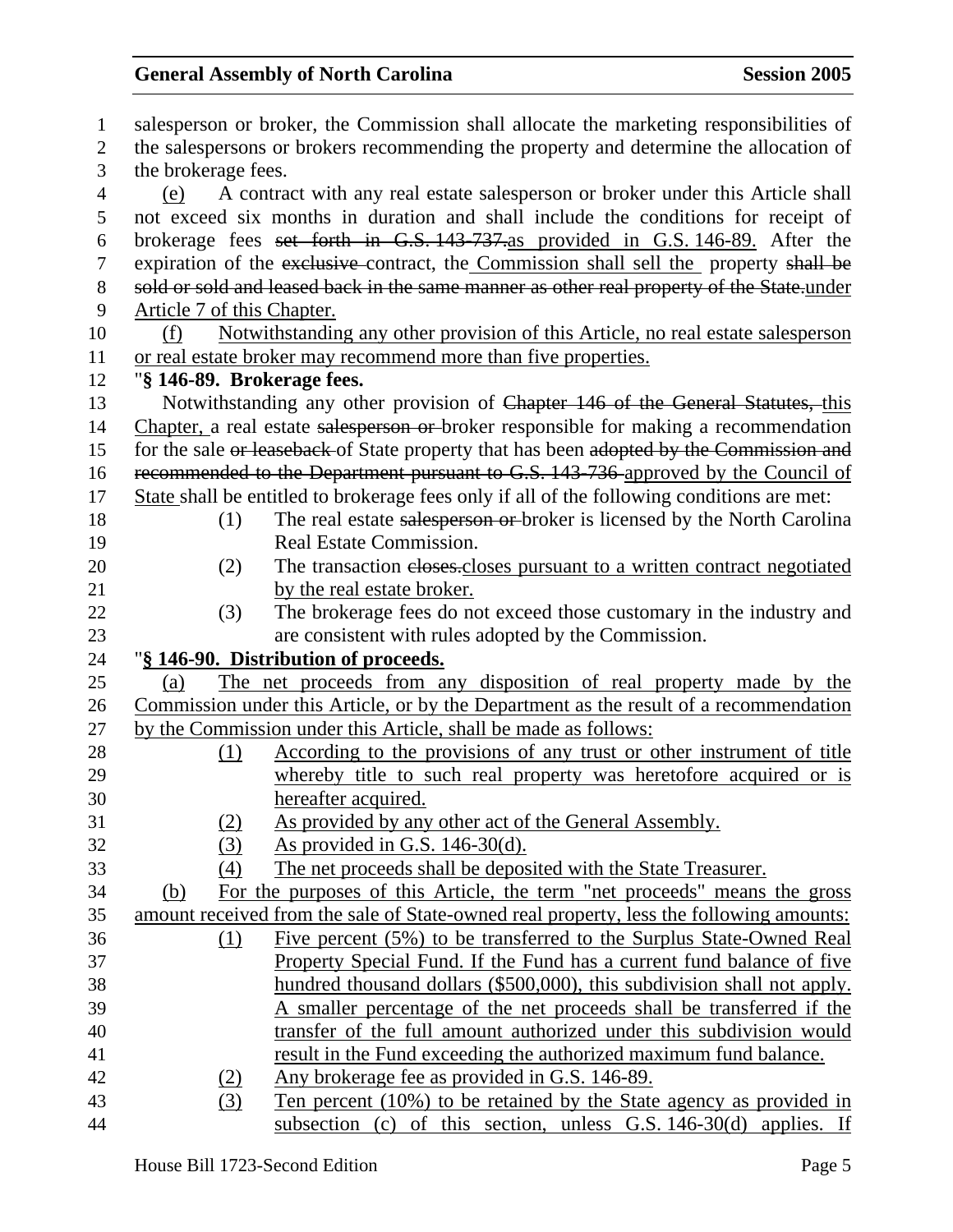| $\mathbf 1$      | G.S. 146-30(d) applies to the State agency, this subdivision shall not                           |
|------------------|--------------------------------------------------------------------------------------------------|
| $\overline{2}$   | <u>apply.</u>                                                                                    |
| 3                | Notwithstanding the other provisions of this section, no amounts shall be<br>(c)                 |
| $\overline{4}$   | deducted under subdivision $(b)(1)$ of this section from the gross proceeds of any sale of       |
| 5                | State-owned lands that are designated as part of any of the following:                           |
| 6                | The Centennial Campus as defined by G.S. 116-198.33(4).<br>(1)                                   |
| $\boldsymbol{7}$ | The Horace Williams Campus as defined by G.S. 116-198.33(4a).<br>(2)                             |
| $8\,$            | A Millennial Campus as defined by G.S. 116-198.33(4b).<br>(3)                                    |
| 9                | All net proceeds of those dispositions are governed by G.S. 116-36.5.                            |
| 10               | Unless otherwise provided for in G.S. 146-30(d), an agency or department<br>(d)                  |
| 11               | that managed or controlled surplus State-owned real property that is sold under this             |
| 12               | Article shall receive the proceeds from subdivision (b)(3) of this section. Upon an              |
| 13               | appropriation by the General Assembly, the proceeds may be used only for:                        |
| 14               | Improvements to other facilities controlled or operated by the agency<br>(1)                     |
| 15               | or department, including improvements made necessary because of                                  |
| 16               | space displaced as a result of the sale.                                                         |
| 17               | <b>Facility repairs and renovations.</b><br>(2)                                                  |
| 18               | Information technology and equipment for that department or agency.<br>(3)                       |
| 19               | "§ 146-91. Creation of Surplus State-Owned Real Property Special Fund.                           |
| 20               | There is created the Surplus State-Owned Real Property Special Fund located in the               |
| 21               | Office of the State Treasurer. The Fund balance shall not revert, but at no time shall the       |
| 22               | Fund balance exceed three hundred thousand dollars (\$300,000). The Commission shall             |
| 23               | use moneys in the Fund for its operations, including expenses incurred as a result of the        |
| 24               | sale of surplus State-owned real property under this Article.                                    |
| 25               | "§ 146-92. Reporting.                                                                            |
| 26               | The Commission shall report quarterly to the Joint Legislative Commission on                     |
| 27               | <u>Governmental Operations on its activities, including an accounting of all property sales,</u> |
| 28               | uses of the funds deposited into the Surplus State-Owned Real Property Special Fund,             |
| 29               | and the status of the Fund."                                                                     |
| 30               | <b>SECTION 3.</b> G.S. 146-27 reads as rewritten:                                                |
| 31               | "§ 146-27. The role of the Department of Administration and Commission on State                  |
| 32               | Property in sales, leases, and rentals.                                                          |
| 33               | General. - Every Except as provided in Article 19 of this Chapter, every sale,<br>(a)            |
| 34               | lease, rental, or gift of land owned by the State or by any State agency shall be made by        |
| 35               | the Department of Administration and approved by the Governor and Council of State.              |
| 36               | A lease or rental of land owned by the State may not exceed a period of 99 years. The            |
| 37               | Department of Administration may initiate proceedings for sales, leases, rentals, and            |
| 38               | gifts of land owned by the State or by any State agency.                                         |
| 39               | Large Disposition. If a proposed disposition is a sale or gift of land with an<br>(b)            |
| 40               | appraised value of at least twenty-five thousand dollars (\$25,000), the sale or gift shall      |
| 41               | not be made until after consultation with the Joint Legislative Commission on                    |
| 42               | Governmental Operations. Operations, regardless of whether the transaction will be               |
| 43               | undertaken by the Department of Administration or the Commission on State Property."             |
| 44               | <b>SECTION 4.</b> G.S. 146-28 reads as rewritten:                                                |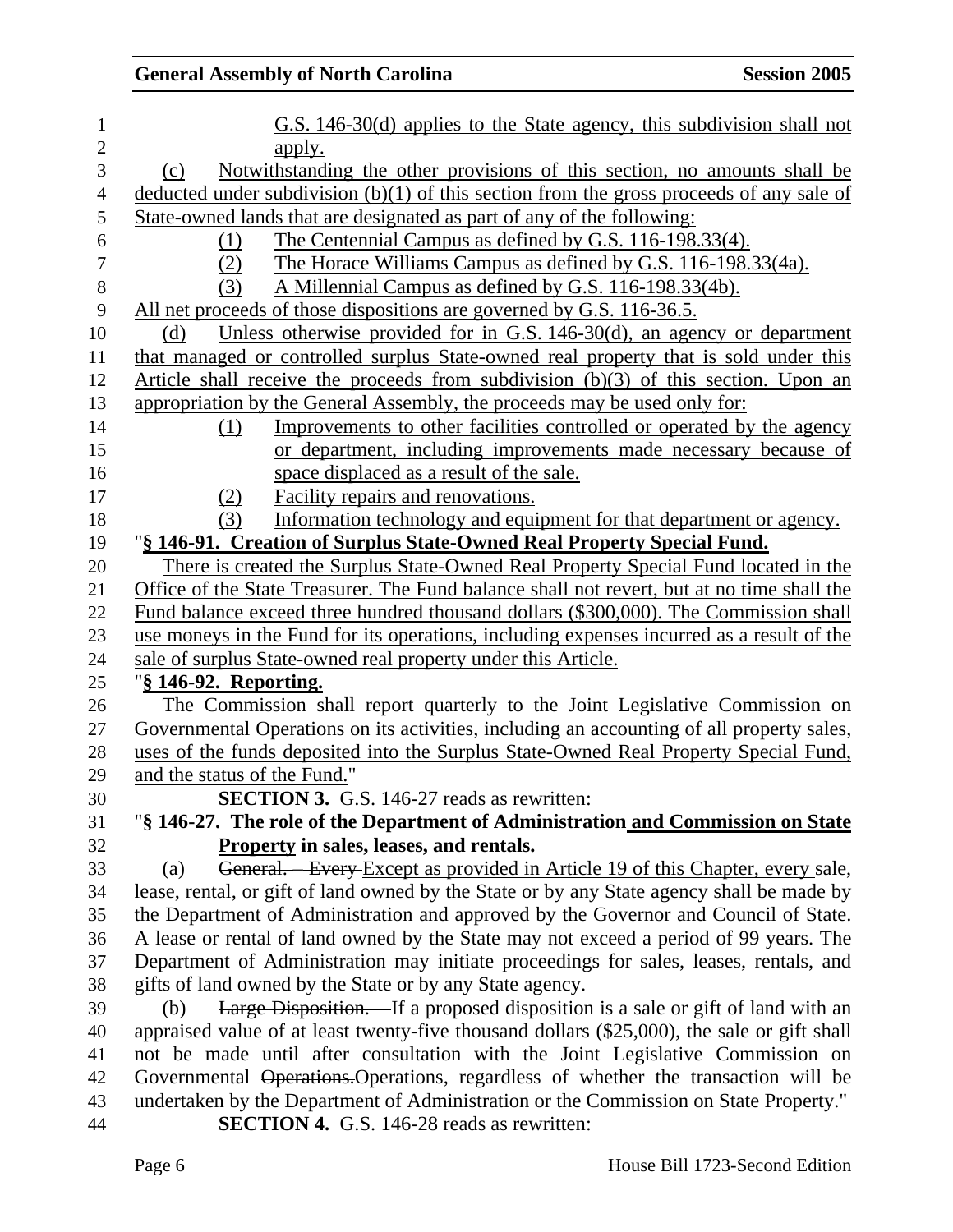| $\mathbf{1}$ |     | "§ 146-28. Agency must file application with Department; Department or                                                                  |
|--------------|-----|-----------------------------------------------------------------------------------------------------------------------------------------|
| $\mathbf{2}$ |     | <b>Commission; Department or Commission must investigate.</b>                                                                           |
| 3            | (a) | Any State agency desiring to sell, lease, or rent any land owned by the State                                                           |
| 4            |     | or by any State agency shall file with the Department of Administration or the                                                          |
| 5            |     | Commission on State Property an application setting forth the facts relating to the                                                     |
| 6            |     | proposed transaction, and shall furnish the Department or the Commission with such                                                      |
| $\tau$       |     | any additional information as the Department or the Commission may request relating                                                     |
| $8\,$        |     | thereto-request regarding the application. Nothing in this section shall be construed to                                                |
| 9            |     | expand the authority of the Commission provided in Article 19 of this Chapter.                                                          |
| 10           | (b) | Upon receipt of such the application, the Department of Administration the                                                              |
| 11           |     | Department and the Commission shall proceed as follows:                                                                                 |
| 12           |     | If the application is initially received by the Commission, the<br>(1)                                                                  |
| 13           |     | Commission shall promptly notify the Department in writing. Upon                                                                        |
| 14           |     | receipt of the notification, the Department shall review its current files                                                              |
| 15           |     | to determine whether it has already undertaken to investigate whether                                                                   |
| 16           |     | the property that is the subject of the application is surplus                                                                          |
| 17           |     | State-owned real property. If the Department determines that it has                                                                     |
| 18           |     | already undertaken to determine whether the property that is the                                                                        |
| 19           |     | subject of the application is surplus State-owned real property, the                                                                    |
| 20           |     | Department shall promptly inform the Commission. Upon receipt of                                                                        |
| 21           |     | the notification from the Department, the Commission shall direct the                                                                   |
| 22           |     | agency that submitted the application to forward the application to the                                                                 |
| 23           |     | Department.                                                                                                                             |
| 24           |     | If the application is initially received by the Department, the<br>(2)                                                                  |
| 25           |     | Department shall promptly notify the Commission in writing. Upon                                                                        |
| 26<br>27     |     | receipt of the notification, the Commission shall review its current files                                                              |
| 28           |     | to determine whether it has already undertaken to investigate whether<br>the property that is the subject of the application is surplus |
| 29           |     | State-owned real property. If the Commission determines that it has                                                                     |
| 30           |     | already undertaken to determine whether the property that is the                                                                        |
| 31           |     | subject of the application is surplus State-owned real property, the                                                                    |
| 32           |     | Commission shall promptly inform the Department. Upon receipt of                                                                        |
| 33           |     | the notification from the Commission, the Department shall direct the                                                                   |
| 34           |     | agency that submitted the application to forward the application to the                                                                 |
| 35           |     | Commission.                                                                                                                             |
| 36           | (c) | Subject to the requirements of subsection (b) of this section, the entity that                                                          |
| 37           |     | receives the application shall promptly investigate all aspects of the proposed                                                         |
| 38           |     | transaction, including particularly present and future State need for the land proposed to                                              |
| 39           |     | be conveyed, leased, or rented."                                                                                                        |
| 40           |     | <b>SECTION 5.</b> G.S. 146-29 reads as rewritten:                                                                                       |
| 41           |     | "§ 146-29. Procedure for sale, lease, or rental.                                                                                        |
| 42           | (a) | If, after investigation, the Department of Administration determines that it is                                                         |
| 43           |     | in the best interest of the State that land be sold, leased, or rented, the Department shall                                            |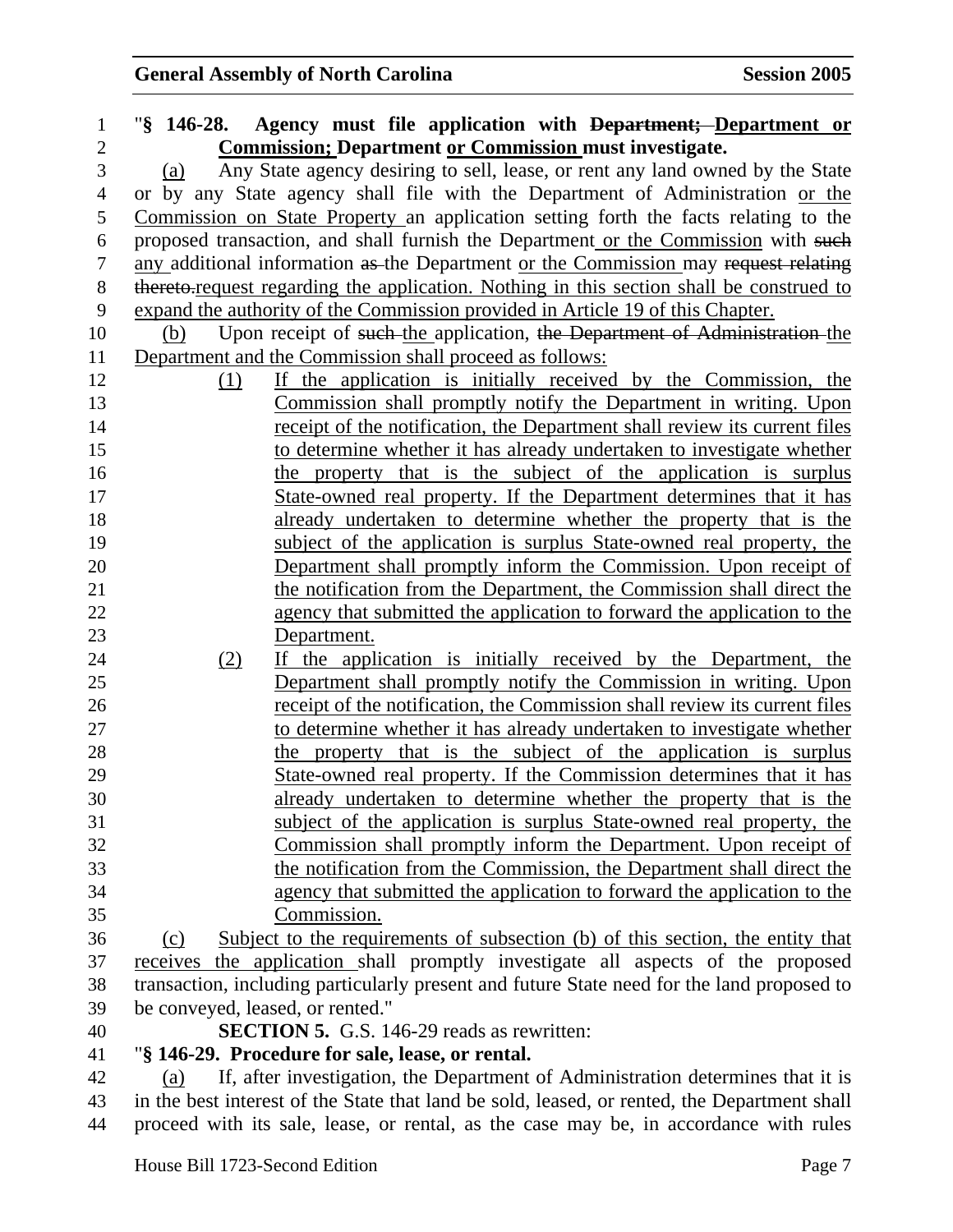| $\mathbf{1}$   | adopted by the Governor and approved by the Council of State. The Department shall                  |  |  |
|----------------|-----------------------------------------------------------------------------------------------------|--|--|
| $\mathbf{2}$   | adopt rules for notifying the Commission on State Property when the Department is                   |  |  |
| 3              | investigating the sale of State land.                                                               |  |  |
| $\overline{4}$ | If the Commission determines that the State-owned real property is surplus<br>(b)                   |  |  |
| 5              | and suitable for sale, the Commission shall proceed as provided in Article 19 of this               |  |  |
| 6              | Chapter.                                                                                            |  |  |
| 7              | If an agreement of sale, lease, or rental is reached, the proposed transaction<br>(c)               |  |  |
| 8              | shall then be submitted to the Governor and Council of State for their approval or                  |  |  |
| 9              | disapproval. Every conveyance in fee of land owned by the State or by any State agency              |  |  |
| 10             | shall be made and executed in the manner prescribed in G.S. 146-74 through 146-78."                 |  |  |
| 11             | <b>SECTION 6.</b> G.S. 146-30 reads as rewritten:                                                   |  |  |
| 12             | "§ 146-30. Application of net proceeds.                                                             |  |  |
| 13             | The net proceeds of any disposition made in accordance with under this<br>(a)                       |  |  |
| 14             | Subchapter shall be handled in accordance with according to the following priority:                 |  |  |
| 15             | First, inIn accordance with the provisions of any trust or other<br>(1)                             |  |  |
| 16             | instrument of title whereby title to such real property was heretofore                              |  |  |
| 17             | acquired or is hereafter acquired; second, acquired.                                                |  |  |
| 18             | as As provided by any other act of the General Assembly; third,<br>(2)                              |  |  |
| 19             | Assembly.                                                                                           |  |  |
| 20             | the The net proceeds shall be deposited with the State Treasurer.<br>(3)                            |  |  |
| 21             | Provided, however, nothing herein-Subsection (a) of this section shall not be<br>$\left( a1\right)$ |  |  |
| 22             | construed as prohibiting to prohibit the disposition of any State lands by exchange for             |  |  |
| 23             | other lands, but if lands. If the appraised value in fee simple of any property involved in         |  |  |
| 24             | the exchange is at least twenty-five thousand dollars (\$25,000), then such the exchange            |  |  |
| 25             | may not be made without consultation with the Joint Legislative Commission on                       |  |  |
| 26             | Governmental Operations.                                                                            |  |  |
| 27             | For the purposes of this Subchapter, the term "net proceeds" means the gross<br>(b)                 |  |  |
| 28             | amount received from the sale, lease, rental, or other disposition of any State lands, less         |  |  |
| 29             | Such expenses incurred incident to that sale, lease, rental, or other<br>(1)                        |  |  |
| 30             | disposition as may be allowed under rules and regulations adopted by                                |  |  |
| 31             | the Governor and approved by the Council of State; and                                              |  |  |
| 32             | Repealed by Session Laws 1993, c. 553, s. 52.2.<br>(2)                                              |  |  |
| 33             | A service charge to be paid into the State Land Fund.<br>(3)                                        |  |  |
| 34             | Notwithstanding the other provisions of this section, no service charge into<br>(b1)                |  |  |
| 35             | the State Land Fund shall be deducted from or levied against the proceeds of any                    |  |  |
| 36             | disposition by lease, rental, or easement of State lands that are designated as part of of          |  |  |
| 37             | any of the following:                                                                               |  |  |
| 38             | the The Centennial Campus as defined by G.S. 116-198.33(4),<br>(1)                                  |  |  |
| 39             | G.S. 116-198.33(4).                                                                                 |  |  |
| 40             | that are designated as part of the The Horace Williams Campus as<br>(2)                             |  |  |
| 41             | defined by G.S. 116-198.33(4a), G.S. 116-198.33(4a).                                                |  |  |
| 42<br>43       | or that are designated as part of $a \Delta$ Millennial Campus as defined by<br>(3)                 |  |  |
|                | G.S. 116-198.33(4b).<br>$\bigcap$ $\bigcap$ 11/ $\bigcap$                                           |  |  |

44 All net proceeds of those dispositions are governed by G.S. 116-36.5.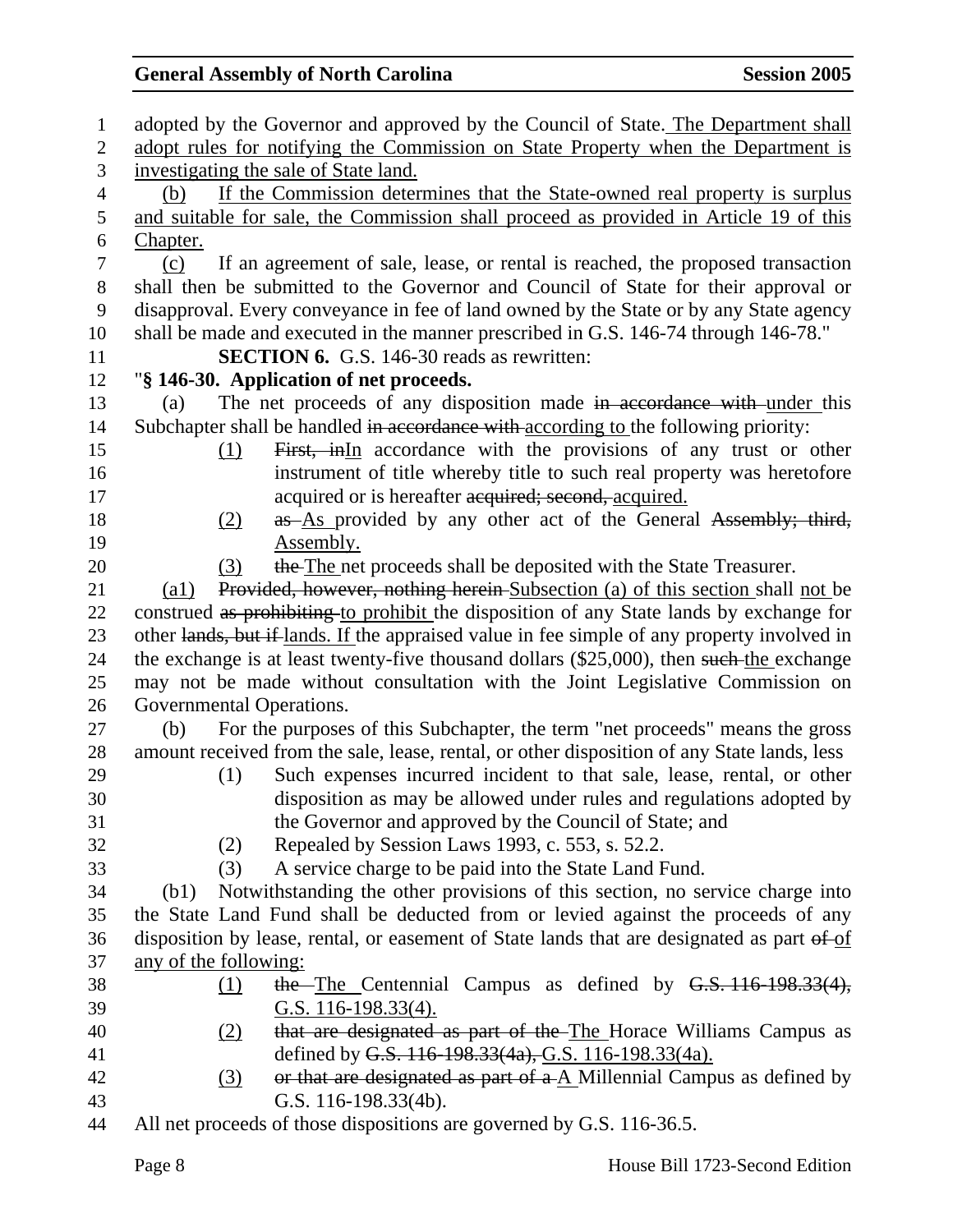| 1              | (c)                                                                                          | The amount or rate of such service charge under subdivision $(b)(3)$ of this           |  |  |
|----------------|----------------------------------------------------------------------------------------------|----------------------------------------------------------------------------------------|--|--|
| $\mathbf{2}$   | section shall be fixed by rules and regulations adopted by the Governor and approved by      |                                                                                        |  |  |
| 3              | the Council of State, but as to any particular sale, lease, rental, or other disposition, it |                                                                                        |  |  |
| $\overline{4}$ |                                                                                              | shall not exceed ten percent (10%) of the gross amount received from such sale, lease, |  |  |
| 5              | rental, or other disposition.                                                                |                                                                                        |  |  |
| 6              | (d)                                                                                          | Notwithstanding any other provision of this Subchapter, the net proceeds               |  |  |
| 7              |                                                                                              | derived from any of the following transactions shall be distributed as follows:        |  |  |
| $8\,$          | (1)                                                                                          | the–The sale of land or products of land owned by or under the                         |  |  |
| 9              |                                                                                              | supervision and control of the Wildlife Resources Commission, or                       |  |  |
| 10             |                                                                                              | acquired or purchased with funds of that Commission, shall be paid                     |  |  |
| 11             |                                                                                              | into the Wildlife Resources Fund.                                                      |  |  |
| 12             | (2)                                                                                          | Provided, however, the net proceeds derived from the The sale of land                  |  |  |
| 13             |                                                                                              | or timber from land owned by or under the supervision and control of                   |  |  |
| 14             |                                                                                              | the Department of Agriculture and Consumer Services shall be                           |  |  |
| 15             |                                                                                              | deposited with the State Treasurer in a capital improvement account to                 |  |  |
| 16             |                                                                                              | the credit of the Department of Agriculture and Consumer Services, to                  |  |  |
| 17             |                                                                                              | be used for such specific capital improvement projects or other                        |  |  |
| 18             |                                                                                              | purposes as are provided by transfer of funds from those accounts in                   |  |  |
| 19             |                                                                                              | the Capital Improvement Appropriations Act.                                            |  |  |
| 20             | (3)                                                                                          | Provided further, the net proceeds derived from the The sale of park                   |  |  |
| 21             |                                                                                              | land owned by or under the supervision and control of the Department                   |  |  |
| 22             |                                                                                              | of Environment and Natural Resources shall be deposited with the                       |  |  |
| 23             |                                                                                              | State Treasurer in a capital improvement account to the credit of the                  |  |  |
| 24             |                                                                                              | Department of Administration to be used for the purpose of park land                   |  |  |
| 25             |                                                                                              | acquisition as provided by transfer of funds from those accounts in the                |  |  |
| 26             |                                                                                              | Capital Improvement Appropriations Act. In the Capital Improvement                     |  |  |
| 27             |                                                                                              | Appropriations Act, line items for purchase of park and agricultural                   |  |  |
| 28             |                                                                                              | lands will be established for use by the Departments of Administration                 |  |  |
| 29             |                                                                                              | and Agriculture. The use of such funds for any specific capital                        |  |  |
| 30             |                                                                                              | improvement project or land acquisition is subject to approval by the                  |  |  |
| 31             |                                                                                              | Director of the Budget. No other use may be made of funds in these                     |  |  |
| 32             |                                                                                              | line items without approval by the General Assembly except for                         |  |  |
| 33             |                                                                                              | incidental expenses related to the project or land acquisition.                        |  |  |
| 34             |                                                                                              | Additionally with the approval of the Director of the Budget, either                   |  |  |
| 35             |                                                                                              | Department may request funds from the Contingency and Emergency                        |  |  |
| 36             |                                                                                              | Fund when the necessity of prompt purchase of available land can be                    |  |  |
| 37             |                                                                                              | demonstrated and funds in the capital improvement accounts are                         |  |  |
| 38             |                                                                                              | insufficient.                                                                          |  |  |
| 39             | $\frac{(4)}{2}$                                                                              | Provided further, the net proceeds derived from the The sale of any                    |  |  |
| 40             |                                                                                              | portion of the land in or around the unincorporated area known as                      |  |  |
| 41             |                                                                                              | Butner on or after July 1, 1980, shall be deposited with the State                     |  |  |
| 42             |                                                                                              | Treasurer in a capital improvement account to the credit of the                        |  |  |
| 43             |                                                                                              | Hospital to provide water and sewers and to bring those streets in the                 |  |  |
| 44             |                                                                                              | unincorporated area known as Butner not on the State highway system                    |  |  |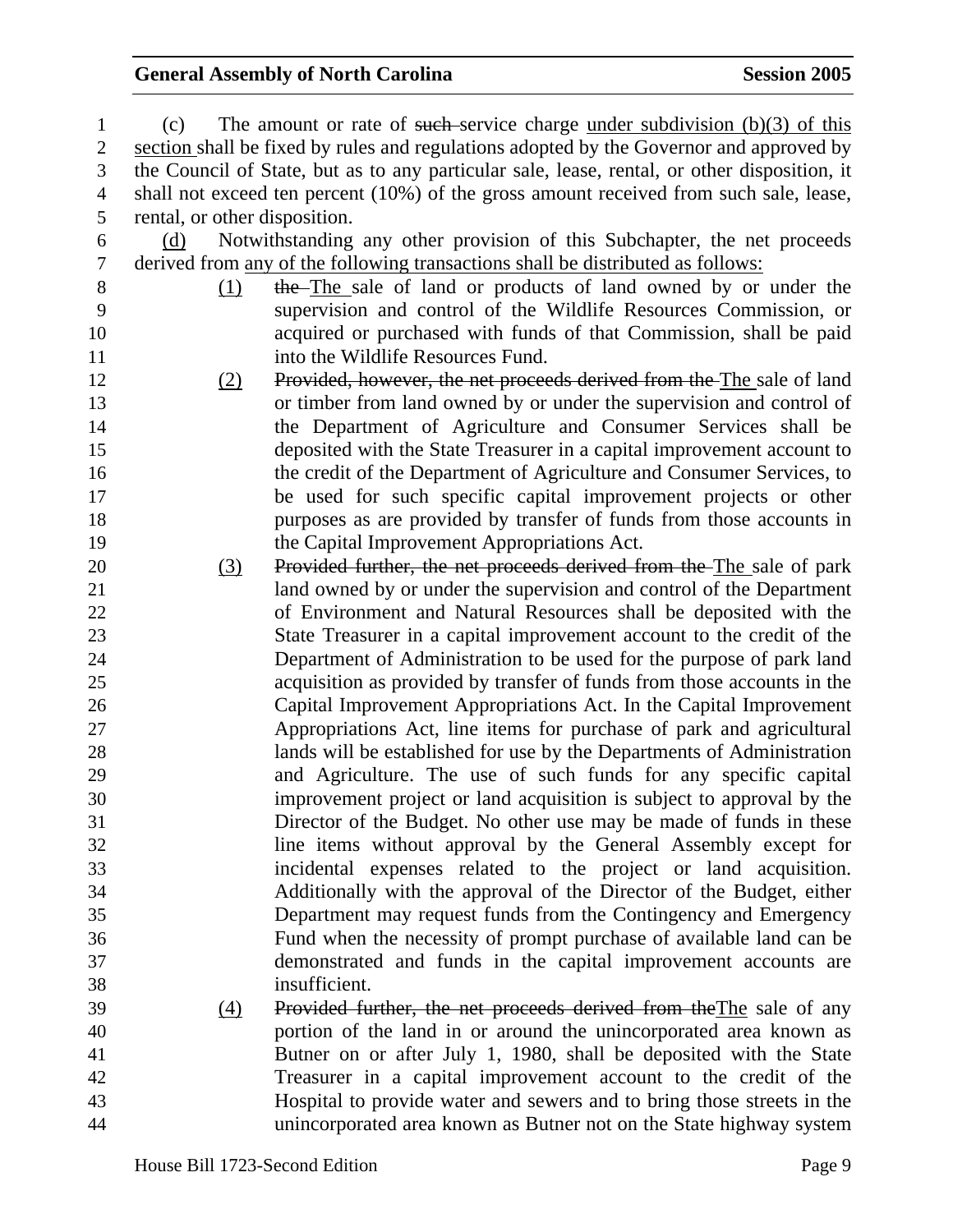| $\mathbf{1}$     |     |    | up to standards adequate for acceptance on the system, according to a                     |
|------------------|-----|----|-------------------------------------------------------------------------------------------|
| $\overline{2}$   |     |    | plan adopted by the Department of Administration, and the Office of                       |
| 3                |     |    | State Budget and Management, with the approval of the Board of                            |
| $\overline{4}$   |     |    | County Commissioners of Granville County, to build industrial access                      |
| 5                |     |    | roads to industries on the Butner lands, to construct new city streets on                 |
| 6                |     |    | the Butner lands, extend water and sewer service on the Butner lands,                     |
| $\boldsymbol{7}$ |     |    | and repair storm drains on the Butner lands."                                             |
| $8\,$            |     |    | <b>SECTION 7.</b> G.S. 143-341(4) reads as rewritten:                                     |
| 9                |     |    | "§ 143-341. Powers and duties of Department.                                              |
| 10               |     |    | The Department of Administration has the following powers and duties:                     |
| 11               |     |    |                                                                                           |
| 12               | (4) |    | <b>Real Property Control:</b>                                                             |
| 13               |     |    |                                                                                           |
| 14               |     | e. | To Except as provided in Article 19 of Chapter 146 of the                                 |
| 15               |     |    | General Statutes, to make all sales of real property (including                           |
| 16               |     |    | marshlands or swamplands) owned by the State or by any State                              |
| 17               |     |    | agency, with the approval of the Governor and Council of State                            |
| 18               |     |    | in each instance. All conveyances in fee by the State shall be                            |
| 19               |     |    | executed in accordance with the provisions of G.S. 146-74                                 |
| 20               |     |    | through 146-78. Any conveyance of land made or contract to                                |
| 21               |     |    | convey land entered into without the approval of the Governor                             |
| 22               |     |    | and Council of State is voidable in the discretion of the                                 |
| 23               |     |    | Governor and Council of State. The proceeds of all sales of                               |
| 24               |     |    | swamplands or marshlands shall be dealt with in the manner                                |
| 25               |     |    | required by the Constitution and statutes.                                                |
| 26               |     |    |                                                                                           |
| 27               |     | m. | To contract for or approve all contracts for all appraisals and                           |
| 28               |     |    | surveys of real property for all State agencies; provided,                                |
| 29               |     |    | however, this provision agencies. This sub-subdivision shall not                          |
| 30               |     |    | apply to appraisals and surveys obtained by the Commission on                             |
| 31               |     |    | State Property under Article 19 of Chapter 146 of the General                             |
| 32               |     |    | Statutes, or obtained in connection with the acquisition of                               |
| 33               |     |    | highway rights-of-way, borrow pits, or other interests or estates                         |
| 34               |     |    | in land acquired for the same or similar purposes, or to the                              |
| 35               |     |    | disposition thereof, by the Board of Transportation.                                      |
| 36               |     | ,, |                                                                                           |
| 37               |     |    | <b>SECTION 8.</b> Section 6.4(b) of S.L. 2004-124 reads as rewritten:                     |
| 38               |     |    | "SECTION 6.4.(b) Of the funds appropriated to the Department of Administration            |
| 39               |     |    | for the 2004-2005 fiscal year, the Director of the Budget shall transfer two hundred      |
| 40               |     |    | thousand dollars (\$200,000) to the Commission on State Property established in           |
| 41               |     |    | subsection (a) of this section. Any funds not expended by June 30, 2005, shall not revert |
| 42               |     |    | and shall be transferred to the Surplus State-Owned Real Property Special Fund created    |
| 43               |     |    | under G.S. 146-91. Notwithstanding the provisions of G.S. 146-30, the first two           |
| 44               |     |    | hundred up to three hundred thousand dollars (\$200,000)(\$300,000) of the net proceeds   |